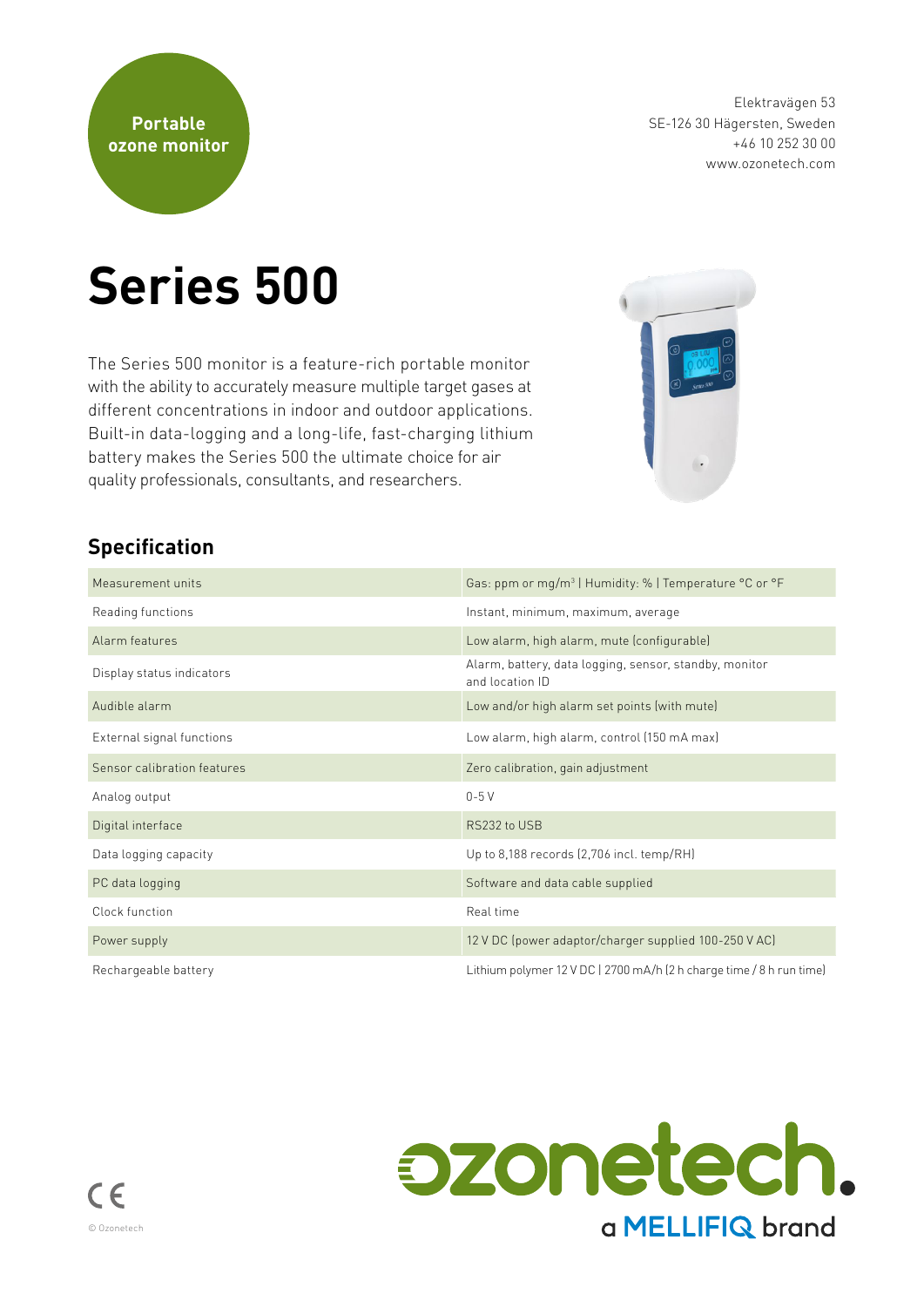## **Specification**

| Enclosure material and rating         | PC and ABS; IP20 and NEMA 1 equivalent                                                  |
|---------------------------------------|-----------------------------------------------------------------------------------------|
| Size (with sensor head)               | 195 x 122 x 54 mm; 75/8 x 43/4 x 21/8 in                                                |
| Weight (with sensor head and battery) | $< 460$ g; $< 16$ oz                                                                    |
| Environmental operating conditions    | Temperature: $-5$ °C to 45 °C (23 °F to 113 °F);<br>Humidity: 0 to 95% non-condensating |
| Temperature & humidity sensor         | Range -40°C to 124°C (-40°F to 255°F); Range 0 to 100% RH                               |
| Approvals                             | Part 15 of FCC Rules: EN 50082-1: 1997; EN 50081-1: 1992                                |

#### **Benefits**

- Fits comfortably in the hand
- One monitor compatible with four different ranges of ozone sensor
- Data logged directly onto monitor base
- Changing sensors takes seconds and can be done anywhere
- Free PC software (Windows 7, 8, XP compatible)
- Remote sensor capability
- Long life lithium battery technology
- Zero and span calibrate in the field
- Connect direct to PC via USB
- Audible alarm functionality

Elektravägen 53 SE-126 30 Hägersten, Sweden +46 10 252 30 00 www.ozonetech.com